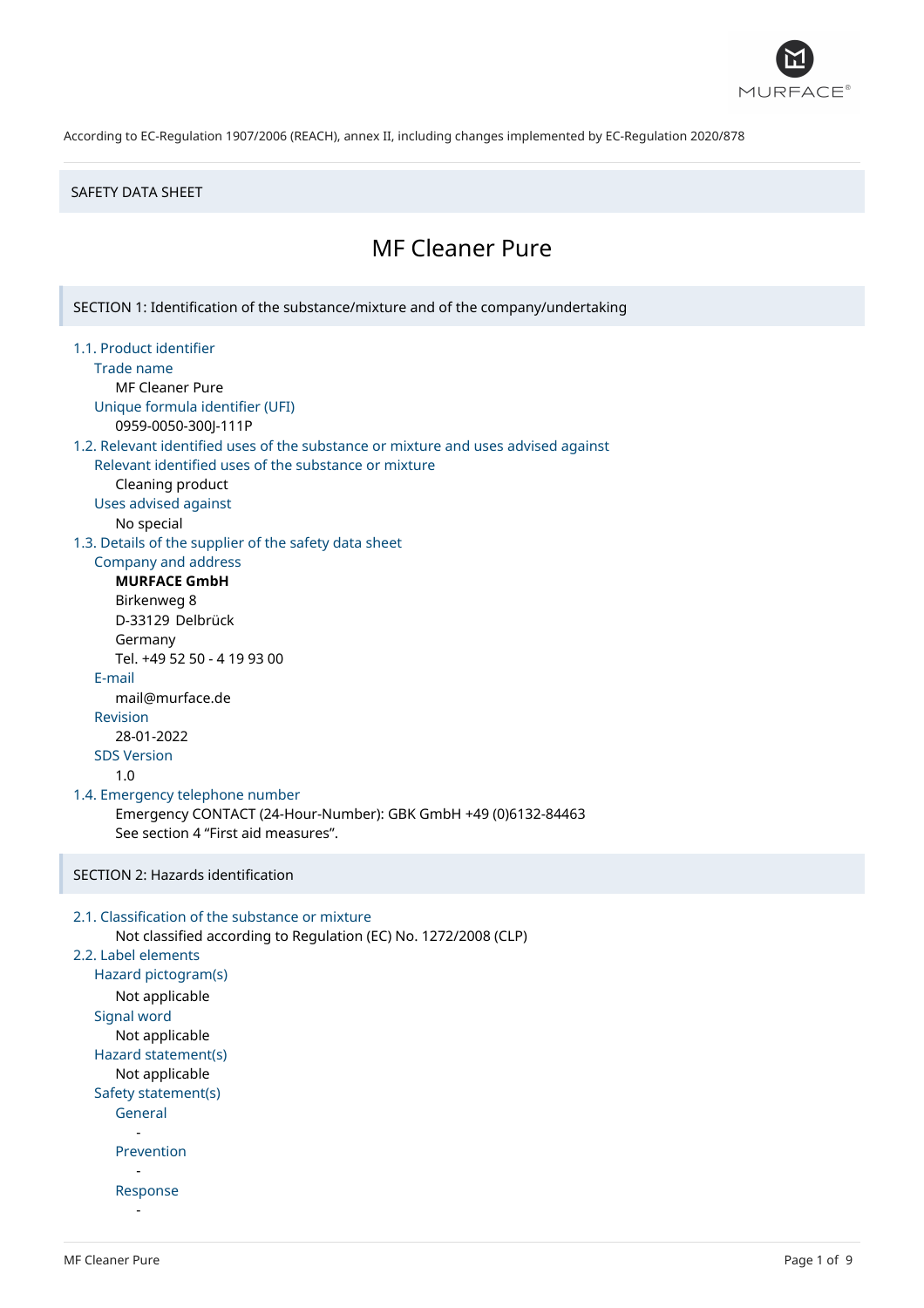

| × |  |
|---|--|
|---|--|

- Disposal

- Hazardous substances No special 2.3. Other hazards Additional labelling

## Not applicable

Additional warnings

This mixture/product does not contain any substances considered to meet the criteria classifying them as PBT and/or vPvB.

SECTION 3: Composition/information on ingredients

## 3.2. Mixtures

| Product/substance                        | <b>Identifiers</b> | % w/w       | Classification                           | Note |
|------------------------------------------|--------------------|-------------|------------------------------------------|------|
| Pyridine-2-thiol 1-oxide,<br>sodium salt | CAS No.: 3811-73-2 | $< 0.001\%$ | Acute Tox. 4, H302<br>Acute Tox. 3, H311 |      |
|                                          | EC No.: 223-296-5  |             | Skin Irrit. 2, H315                      |      |
|                                          |                    |             | Acute Tox. 4, H332                       |      |
|                                          | REACH:             |             | Eye Irrit. 2, H319                       |      |
|                                          | Index No.:         |             | Aquatic Acute 1, H400 (M=100)            |      |
|                                          |                    |             | Aquatic Chronic 1, H410 (M=10)           |      |

### -----

See full text of H-phrases in section 16. Occupational exposure limits are listed in section 8, if these are available. Other information

### No special

SECTION 4: First aid measures

### 4.1. Description of first aid measures

### General information

In the case of accident: Contact a doctor or casualty department – take the label or this safety data sheet. Contact a doctor if in doubt about the injured person's condition or if the symptoms persist. Never give an unconscious person water or other drink.

### Inhalation

Upon breathing difficulties or irritation of the respiratory tract: Bring the person into fresh air and stay with him/her.

### Skin contact

Upon irritation: rinse with water. In the event of continued irritation, seek medical assistance.

### Eye contact

Upon irritation of the eye: Remove contact lenses. Flush eyes with plenty of water or salt water (20-30°C) and continue until irritation stops.

### Ingestion

Provide plenty of water for the person to drink and stay with him/her. In case of malaise, seek medical advice immediately and bring the safety data sheet or label from the product. Do not induce vomiting, unless recommended by the doctor. Have the victim lean forward with head down to avoid inhalation of- or choking on vomited material.

## Burns

Not applicable

4.2. Most important symptoms and effects, both acute and delayed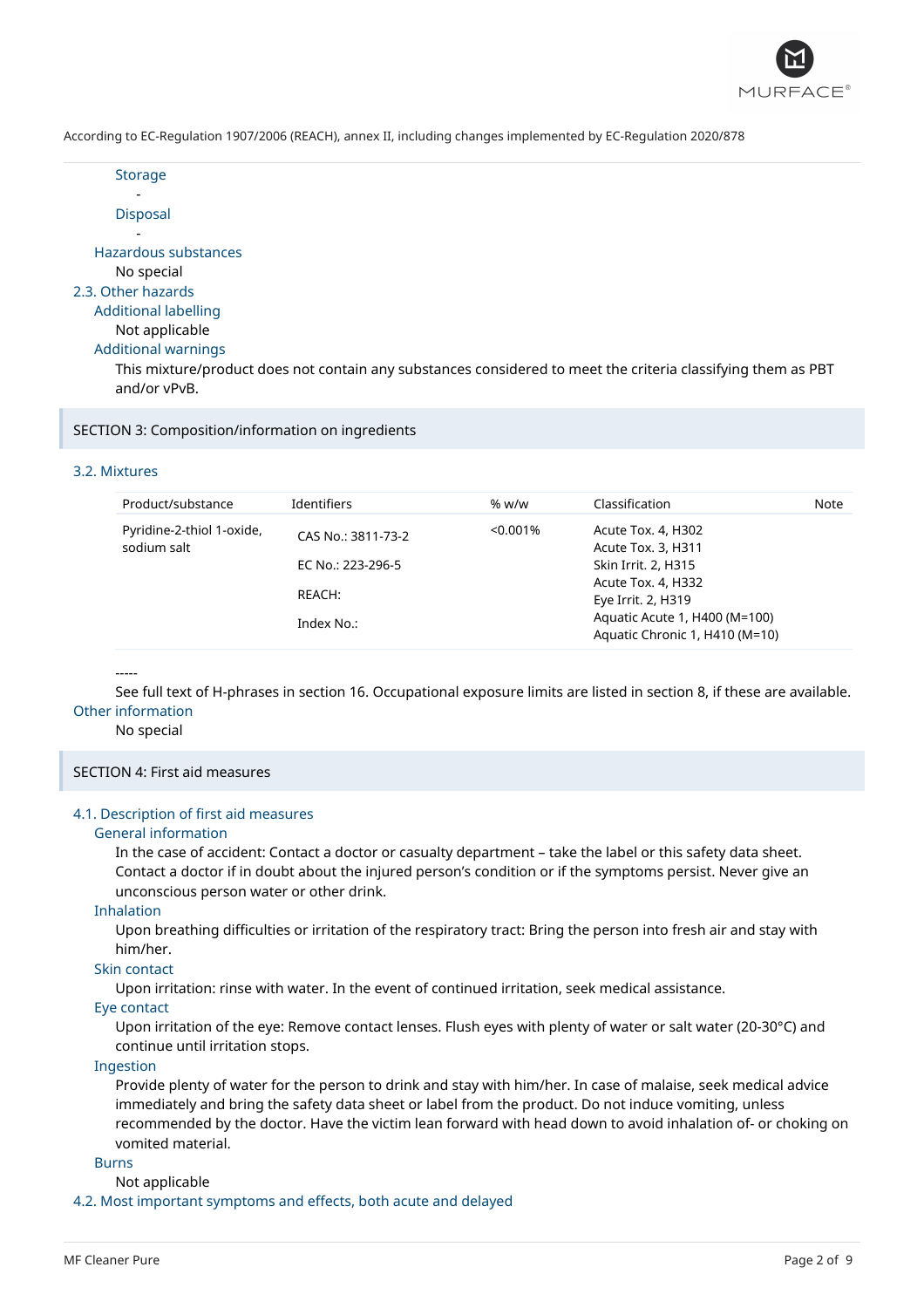

### No special

#### 4.3. Indication of any immediate medical attention and special treatment needed

## No special

#### Information to medics

Bring this safety data sheet or the label from this product.

#### SECTION 5: Firefighting measures

### 5.1. Extinguishing media

No special

#### 5.2. Special hazards arising from the substance or mixture

Fire will result in dense smoke. Exposure to combustion products may harm your health. Closed containers, which are exposed to fire, should be cooled with water. Do not allow fire-extinguishing water to enter the sewage system and nearby surface waters.

### 5.3. Advice for firefighters

Fire fighters should wear appropriate personal protective equipment.

### SECTION 6: Accidental release measures

## 6.1. Personal precautions, protective equipment and emergency procedures No specific requirements

### 6.2. Environmental precautions

Avoid discharge to lakes, streams, sewers, etc.

## 6.3. Methods and material for containment and cleaning up

Use sand, earth, vermiculite, diatomaceous earth to contain and collect non-combustible absorbent materials and place in container for disposal, according to local regulations.

To the extent possible cleaning is performed with normal cleaning agents. Avoid use of solvents.

#### 6.4. Reference to other sections

See section 13 on "Disposal considerations" in regard of handling of waste.

See section 8 "Exposure controls/personal protection" for protective measures.

SECTION 7: Handling and storage

### 7.1. Precautions for safe handling

Smoking, drinking and consumption of food is not allowed in the work area.

See section 8 "Exposure controls/personal protection" for information on personal protection.

## 7.2. Conditions for safe storage, including any incompatibilities

## No special conditions required.

Recommended storage material

Keep only in original packaging.

## Storage temperature

Room temperature 18 to 23°C (Storage on stock, 3 to 8°C)

#### Incompatible materials

Strong acids, strong bases, strong oxidizing agents, and strong reducing agents.

### 7.3. Specific end use(s)

This product should only be used for applications quoted in section 1.2

## SECTION 8: Exposure controls/personal protection

## 8.1. Control parameters

No substances are listed in the national list of substances with an occupational exposure limit.

DNEL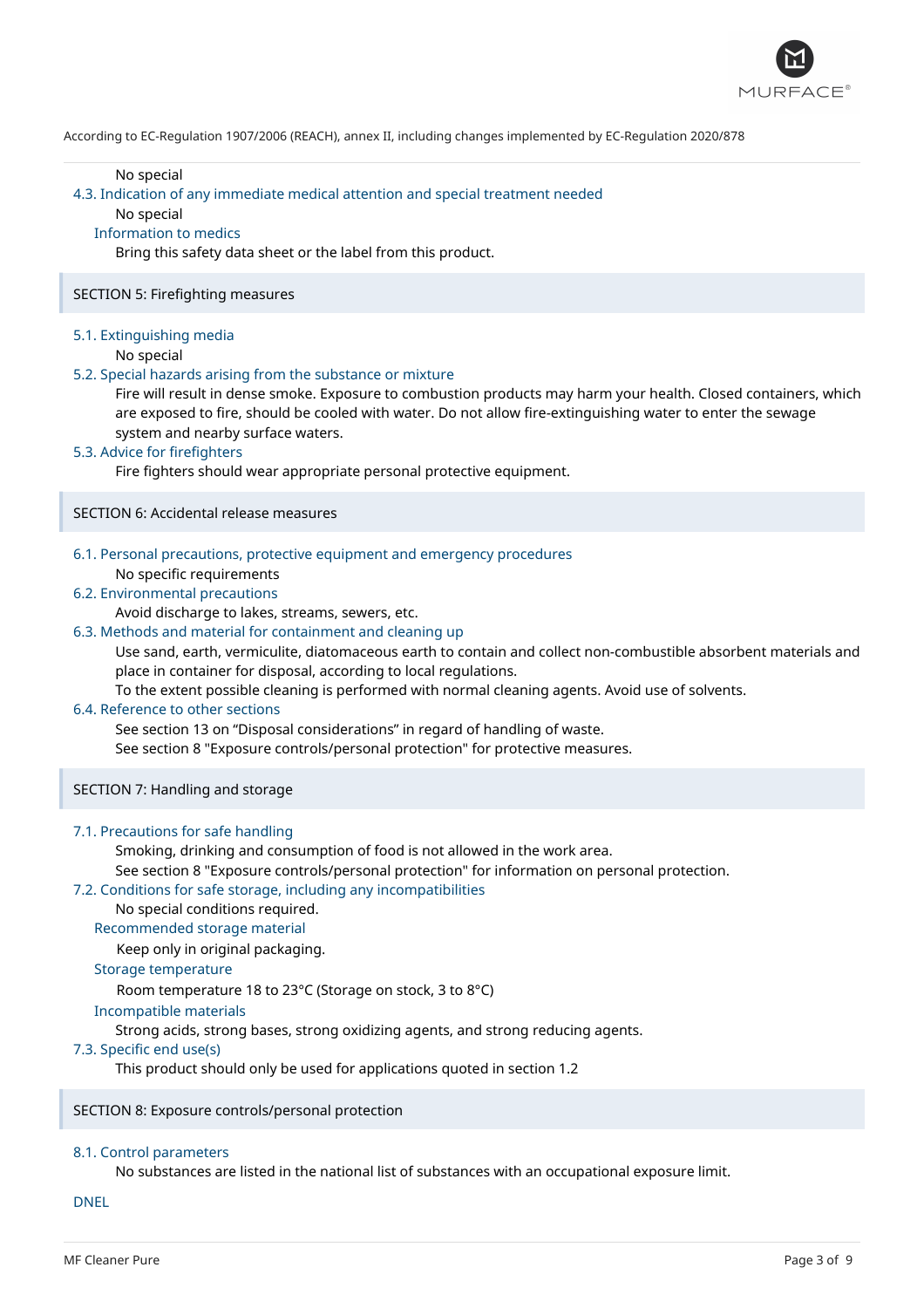

| No data available                    |                                                                                                                                                                                                                                                                                                    |                                                                                                                                                       |                                                                                                        |                                                                                                                                                                                                                                                                                                                                                                                                                                                             |
|--------------------------------------|----------------------------------------------------------------------------------------------------------------------------------------------------------------------------------------------------------------------------------------------------------------------------------------------------|-------------------------------------------------------------------------------------------------------------------------------------------------------|--------------------------------------------------------------------------------------------------------|-------------------------------------------------------------------------------------------------------------------------------------------------------------------------------------------------------------------------------------------------------------------------------------------------------------------------------------------------------------------------------------------------------------------------------------------------------------|
|                                      |                                                                                                                                                                                                                                                                                                    |                                                                                                                                                       |                                                                                                        |                                                                                                                                                                                                                                                                                                                                                                                                                                                             |
|                                      |                                                                                                                                                                                                                                                                                                    |                                                                                                                                                       |                                                                                                        |                                                                                                                                                                                                                                                                                                                                                                                                                                                             |
|                                      |                                                                                                                                                                                                                                                                                                    |                                                                                                                                                       |                                                                                                        |                                                                                                                                                                                                                                                                                                                                                                                                                                                             |
|                                      |                                                                                                                                                                                                                                                                                                    |                                                                                                                                                       |                                                                                                        |                                                                                                                                                                                                                                                                                                                                                                                                                                                             |
|                                      |                                                                                                                                                                                                                                                                                                    |                                                                                                                                                       |                                                                                                        |                                                                                                                                                                                                                                                                                                                                                                                                                                                             |
|                                      |                                                                                                                                                                                                                                                                                                    |                                                                                                                                                       |                                                                                                        |                                                                                                                                                                                                                                                                                                                                                                                                                                                             |
|                                      |                                                                                                                                                                                                                                                                                                    |                                                                                                                                                       |                                                                                                        |                                                                                                                                                                                                                                                                                                                                                                                                                                                             |
|                                      |                                                                                                                                                                                                                                                                                                    |                                                                                                                                                       |                                                                                                        |                                                                                                                                                                                                                                                                                                                                                                                                                                                             |
|                                      |                                                                                                                                                                                                                                                                                                    |                                                                                                                                                       |                                                                                                        |                                                                                                                                                                                                                                                                                                                                                                                                                                                             |
|                                      |                                                                                                                                                                                                                                                                                                    |                                                                                                                                                       |                                                                                                        |                                                                                                                                                                                                                                                                                                                                                                                                                                                             |
|                                      |                                                                                                                                                                                                                                                                                                    |                                                                                                                                                       |                                                                                                        |                                                                                                                                                                                                                                                                                                                                                                                                                                                             |
|                                      |                                                                                                                                                                                                                                                                                                    |                                                                                                                                                       |                                                                                                        |                                                                                                                                                                                                                                                                                                                                                                                                                                                             |
|                                      |                                                                                                                                                                                                                                                                                                    |                                                                                                                                                       |                                                                                                        |                                                                                                                                                                                                                                                                                                                                                                                                                                                             |
|                                      |                                                                                                                                                                                                                                                                                                    |                                                                                                                                                       |                                                                                                        |                                                                                                                                                                                                                                                                                                                                                                                                                                                             |
|                                      |                                                                                                                                                                                                                                                                                                    |                                                                                                                                                       |                                                                                                        |                                                                                                                                                                                                                                                                                                                                                                                                                                                             |
|                                      |                                                                                                                                                                                                                                                                                                    |                                                                                                                                                       |                                                                                                        |                                                                                                                                                                                                                                                                                                                                                                                                                                                             |
|                                      |                                                                                                                                                                                                                                                                                                    |                                                                                                                                                       |                                                                                                        |                                                                                                                                                                                                                                                                                                                                                                                                                                                             |
|                                      |                                                                                                                                                                                                                                                                                                    |                                                                                                                                                       |                                                                                                        |                                                                                                                                                                                                                                                                                                                                                                                                                                                             |
|                                      |                                                                                                                                                                                                                                                                                                    |                                                                                                                                                       |                                                                                                        |                                                                                                                                                                                                                                                                                                                                                                                                                                                             |
|                                      |                                                                                                                                                                                                                                                                                                    |                                                                                                                                                       |                                                                                                        |                                                                                                                                                                                                                                                                                                                                                                                                                                                             |
|                                      |                                                                                                                                                                                                                                                                                                    |                                                                                                                                                       |                                                                                                        |                                                                                                                                                                                                                                                                                                                                                                                                                                                             |
| <b>Type</b>                          | Class                                                                                                                                                                                                                                                                                              | Colour                                                                                                                                                | Standards                                                                                              |                                                                                                                                                                                                                                                                                                                                                                                                                                                             |
| No special when used as<br>intended. |                                                                                                                                                                                                                                                                                                    |                                                                                                                                                       |                                                                                                        |                                                                                                                                                                                                                                                                                                                                                                                                                                                             |
|                                      |                                                                                                                                                                                                                                                                                                    |                                                                                                                                                       |                                                                                                        |                                                                                                                                                                                                                                                                                                                                                                                                                                                             |
| Recommended                          | Type/Category                                                                                                                                                                                                                                                                                      |                                                                                                                                                       | Standards                                                                                              |                                                                                                                                                                                                                                                                                                                                                                                                                                                             |
| No special when used as<br>intended  | $\blacksquare$                                                                                                                                                                                                                                                                                     |                                                                                                                                                       |                                                                                                        |                                                                                                                                                                                                                                                                                                                                                                                                                                                             |
|                                      |                                                                                                                                                                                                                                                                                                    |                                                                                                                                                       |                                                                                                        |                                                                                                                                                                                                                                                                                                                                                                                                                                                             |
|                                      |                                                                                                                                                                                                                                                                                                    |                                                                                                                                                       |                                                                                                        |                                                                                                                                                                                                                                                                                                                                                                                                                                                             |
|                                      | (mm)                                                                                                                                                                                                                                                                                               | (min.)                                                                                                                                                |                                                                                                        |                                                                                                                                                                                                                                                                                                                                                                                                                                                             |
| Nitrile                              | 0.4                                                                                                                                                                                                                                                                                                | >480                                                                                                                                                  |                                                                                                        |                                                                                                                                                                                                                                                                                                                                                                                                                                                             |
|                                      |                                                                                                                                                                                                                                                                                                    |                                                                                                                                                       | <b>EN388</b>                                                                                           |                                                                                                                                                                                                                                                                                                                                                                                                                                                             |
|                                      |                                                                                                                                                                                                                                                                                                    |                                                                                                                                                       |                                                                                                        |                                                                                                                                                                                                                                                                                                                                                                                                                                                             |
|                                      |                                                                                                                                                                                                                                                                                                    |                                                                                                                                                       |                                                                                                        |                                                                                                                                                                                                                                                                                                                                                                                                                                                             |
| Type                                 | Standards                                                                                                                                                                                                                                                                                          |                                                                                                                                                       |                                                                                                        |                                                                                                                                                                                                                                                                                                                                                                                                                                                             |
| Safety glasses with side<br>shields. | <b>EN166</b>                                                                                                                                                                                                                                                                                       |                                                                                                                                                       |                                                                                                        |                                                                                                                                                                                                                                                                                                                                                                                                                                                             |
|                                      |                                                                                                                                                                                                                                                                                                    |                                                                                                                                                       |                                                                                                        |                                                                                                                                                                                                                                                                                                                                                                                                                                                             |
|                                      | No data available<br>8.2. Exposure controls<br><b>General recommendations</b><br><b>Exposure scenarios</b><br><b>Exposure limits</b><br>Hygiene measures<br>Wash hands after use.<br>Generally<br><b>Respiratory Equipment</b><br>Skin protection<br>Hand protection<br>Material<br>Eye protection | Appropriate technical measures<br>Measures to avoid environmental exposure<br>No specific requirements<br>No specific requirements<br>Glove thickness | Control is unnecessary if the product is used as intended.<br>Use only CE marked protective equipment. | Smoking, drinking and consumption of food is not allowed in the work area.<br>There are no exposure scenarios implemented for this product.<br>Occupational exposure limits have not been defined for the substances in this product.<br>Apply standard precautions during use of the product. Avoid inhalation of vapours.<br>Individual protection measures, such as personal protective equipment<br>Breakthrough time<br>Standards<br>EN374-2, EN374-3, |

TION 9: Physical and chemical properties

9.1. Information on basic physical and chemical properties

Physical state Liquid Colour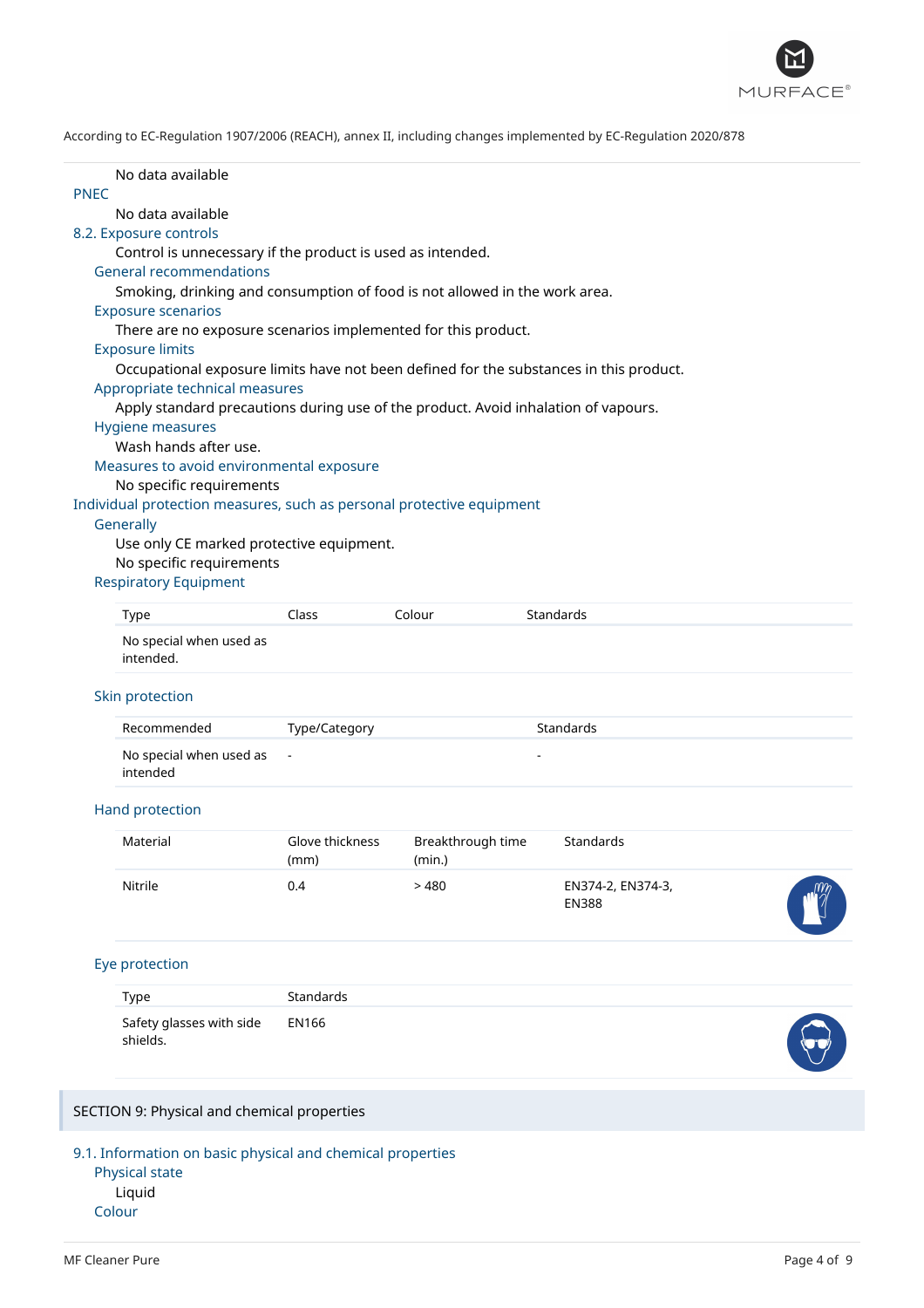

Pale yellow Odour / Odour threshold Pleasant  $pH$ 11 Density (g/cm<sup>3</sup>) 1 (20 $^{\circ}$ C) Kinematic viscosity Testing not relevant or not possible due to nature of the product. Particle characteristics Does not apply to liquids. Phase changes Melting point/Freezing point (°C) Testing not relevant or not possible due to nature of the product. Softening point/range (waxes and pastes) (°C) Does not apply to liquids. Boiling point (°C) 98 °C Vapour pressure 3000 hPa (50 °C) Relative vapour density Testing not relevant or not possible due to nature of the product. Decomposition temperature (°C) Testing not relevant or not possible due to nature of the product. Data on fire and explosion hazards Flash point (°C) Testing not relevant or not possible due to nature of the product. Ignition (°C) Testing not relevant or not possible due to nature of the product. Auto flammability (°C) Testing not relevant or not possible due to nature of the product. Lower and upper explosion limit (% v/v) Testing not relevant or not possible due to nature of the product. **Solubility** Solubility in water Soluble n-octanol/water coefficient Testing not relevant or not possible due to nature of the product. Solubility in fat (g/L) Testing not relevant or not possible due to nature of the product. 9.2. Other information Other physical and chemical parameters No data available SECTION 10: Stability and reactivity 10.1. Reactivity No data available 10.2. Chemical stability The product is stable under the conditions, noted in section 7 "Handling and storage". 10.3. Possibility of hazardous reactions No special 10.4. Conditions to avoid No special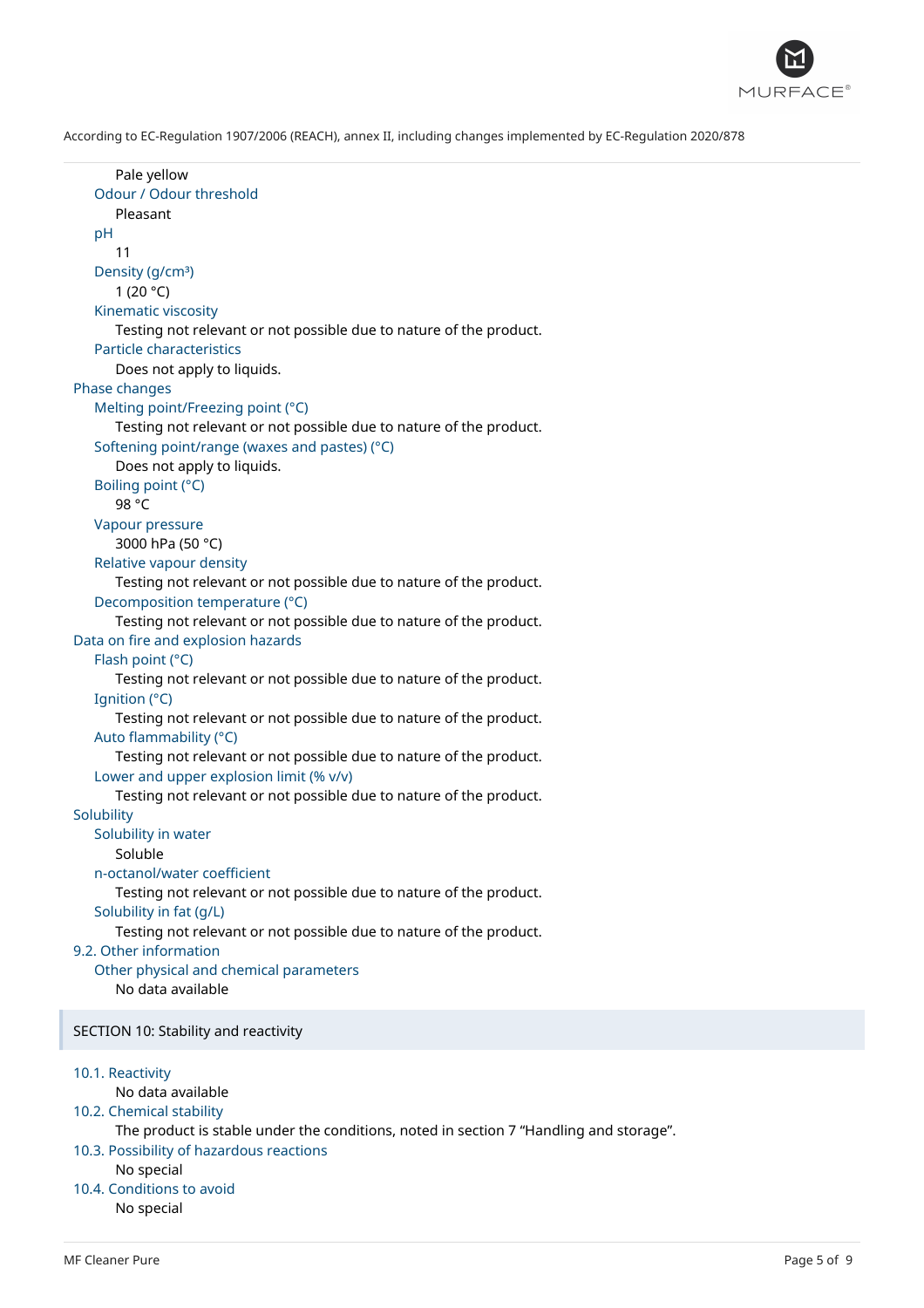

#### 10.5. Incompatible materials

Strong acids, strong bases, strong oxidizing agents, and strong reducing agents.

## 10.6. Hazardous decomposition products

The product is not degraded when used as specified in section 1.

#### SECTION 11: Toxicological information

## 11.1. Information on hazard classes as defined in Regulation (EC) No 1272/2008 Acute toxicity Based on available data, the classification criteria are not met. Skin corrosion/irritation Based on available data, the classification criteria are not met. Serious eye damage/irritation Based on available data, the classification criteria are not met. Respiratory sensitisation Based on available data, the classification criteria are not met. Skin sensitisation Based on available data, the classification criteria are not met. Germ cell mutagenicity Based on available data, the classification criteria are not met. **Carcinogenicity** Based on available data, the classification criteria are not met. Reproductive toxicity Based on available data, the classification criteria are not met. STOT-single exposure Based on available data, the classification criteria are not met. STOT-repeated exposure Based on available data, the classification criteria are not met. Aspiration hazard Based on available data, the classification criteria are not met. 11.2. Information on other hazards Long term effects No special Endocrine disrupting properties No special Other information No special SECTION 12: Ecological information

## 12.1. Toxicity

No data available

12.2. Persistence and degradability No data available

## 12.3. Bioaccumulative potential

- No data available
- 12.4. Mobility in soil

## No data available

## 12.5. Results of PBT and vPvB assessment

This mixture/product does not contain any substances considered to meet the criteria classifying them as PBT and/or vPvB.

## 12.6. Endocrine disrupting properties

No special

## 12.7. Other adverse effects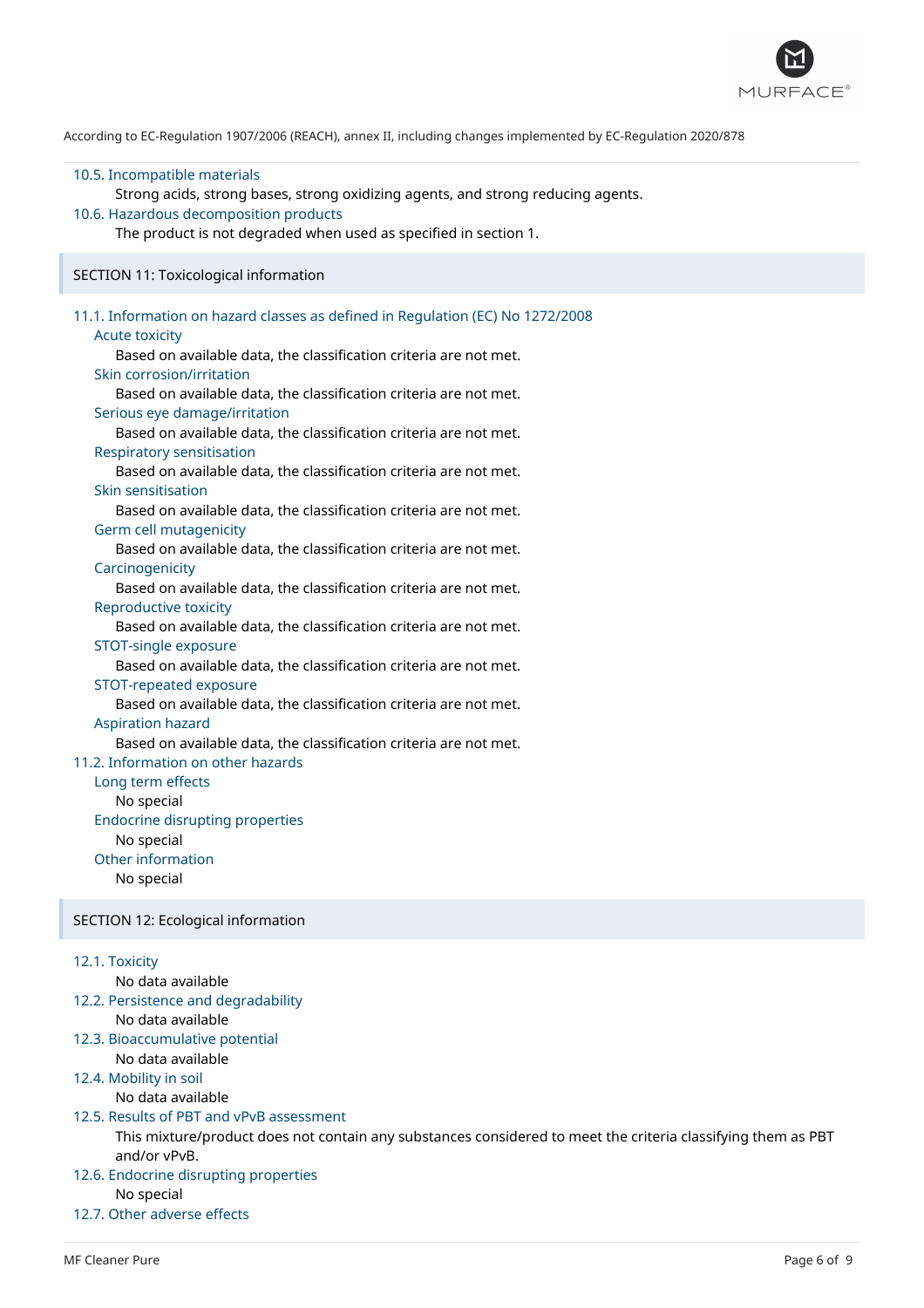

No special

SECTION 13: Disposal considerations

### 13.1. Waste treatment methods

Product is not covered by regulations on dangerous waste. Regulation (EU) No 1357/2014 of 18 December 2014 on waste.

## EWC code

07 06 99 Wastes not otherwise specified

#### Specific labelling

Not applicable

#### Contaminated packing

Packaging containing residues of the product must be disposed of similarly to the product.

SECTION 14: Transport information

## 14.1. - 14.4.

Not dangerous goods according to ADR, IATA and IMDG.

```
ADR/RID
```
Not applicable

## IMDG

Not applicable MARINE POLLUTANT

```
No
```
## IATA

Not applicable

14.5. Environmental hazards

Not applicable

- 14.6. Special precautions for user
	- Not applicable
- 14.7. Maritime transport in bulk according to IMO instruments No data available
	-

## SECTION 15: Regulatory information

## 15.1. Safety, health and environmental regulations/legislation specific for the substance or mixture

Restrictions for application No special

Demands for specific education

No specific requirements

## SEVESO - Categories / dangerous substances

Not applicable

## Additional information

Not applicable

## Sources

Regulation (EU) No 1357/2014 of 18 December 2014 on waste.

CLP Regulation (EC) No 1272/2008, as retained and amended in UK law.

EC-Regulation 1907/2006 (REACH), as amended by UK REACH Regulations SI 2019/758

## 15.2. Chemical safety assessment

No

SECTION 16: Other information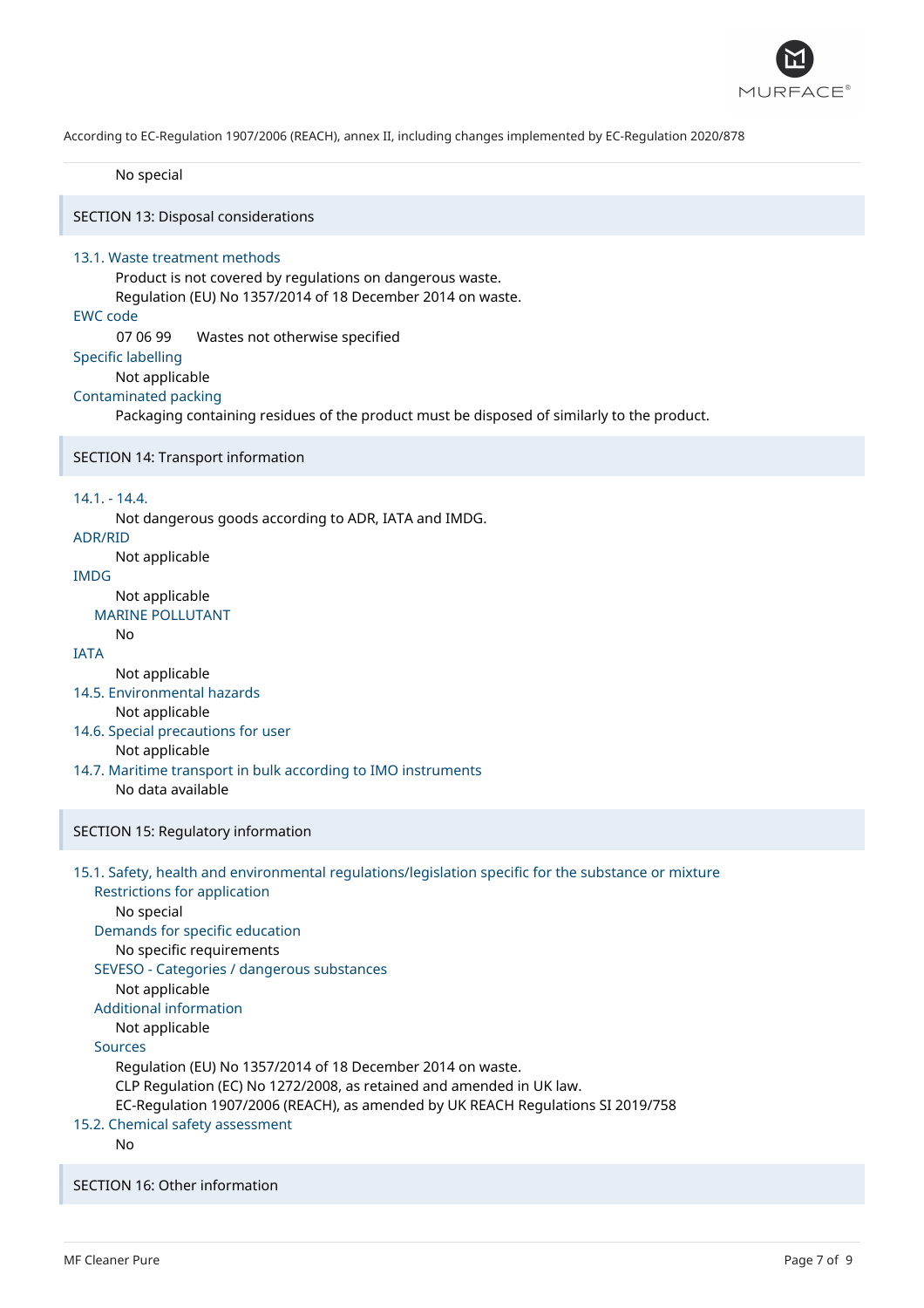

## Full text of H-phrases as mentioned in section 3

H302, Harmful if swallowed.

H311, Toxic in contact with skin.

H315, Causes skin irritation.

H319, Causes serious eye irritation.

H332, Harmful if inhaled.

H400, Very toxic to aquatic life.

H410, Very toxic to aquatic life with long lasting effects.

## Abbreviations and acronyms

ADN = European Provisions concerning the International Carriage of Dangerous Goods by Inland Waterway

ADR = The European Agreement concerning the International Carriage of Dangerous Goods by Road

ATE = Acute Toxicity Estimate

BCF = Bioconcentration Factor

CAS = Chemical Abstracts Service

CE = Conformité Européenne

CLP = Classification, Labelling and Packaging Regulation [Regulation (EC) No. 1272/2008]

CSA = Chemical Safety Assessment

CSR = Chemical Safety Report

DMEL = Derived Minimal Effect Level

DNEL = Derived No Effect Level

EINECS = European Inventory of Existing Commercial chemical Substances

ES = Exposure Scenario

EUH statement = CLP-specific Hazard statement

EWC = European Waste Catalogue

GHS = Globally Harmonized System of Classification and Labelling of Chemicals

IARC = International Agency for Research on Cancer (IARC)

IATA = International Air Transport Association

IBC = Intermediate Bulk Container

IMDG = International Maritime Dangerous Goods

LogPow = logarithm of the octanol/water partition coefficient

MARPOL = International Convention for the Prevention of Pollution From Ships, 1973 as modified by the Protocol

of 1978. ("Marpol" = marine pollution)

OECD = Organisation for Economic Co-operation and Development

PBT = Persistent, Bioaccumulative and Toxic

PNEC = Predicted No Effect Concentration

RID = The Regulations concerning the International Carriage of Dangerous Goods by Rail

RRN = REACH Registration Number

SCL = A specific concentration limit.

SVHC = Substances of Very High Concern

STOT-RE = Specific Target Organ Toxicity - Repeated Exposure

STOT-SE = Specific Target Organ Toxicity - Single Exposure

TWA = Time weighted average

UN = United Nations

UVCB = Complex hydrocarbon substance

VOC = Volatile Organic Compound

vPvB = Very Persistent and Very Bioaccumulative

### Additional information

In accordance with Article 31 of REACH, a safety data sheet is not required for this product. This safety data sheet has been created on a voluntary basis to distribute relevant information as required under Article 32 of REACH.

#### The safety data sheet is validated by Murface

**Other** 

A change (in proportion to the last essential change (first cipher in SDS version, see section 1)) is marked with a blue triangle.